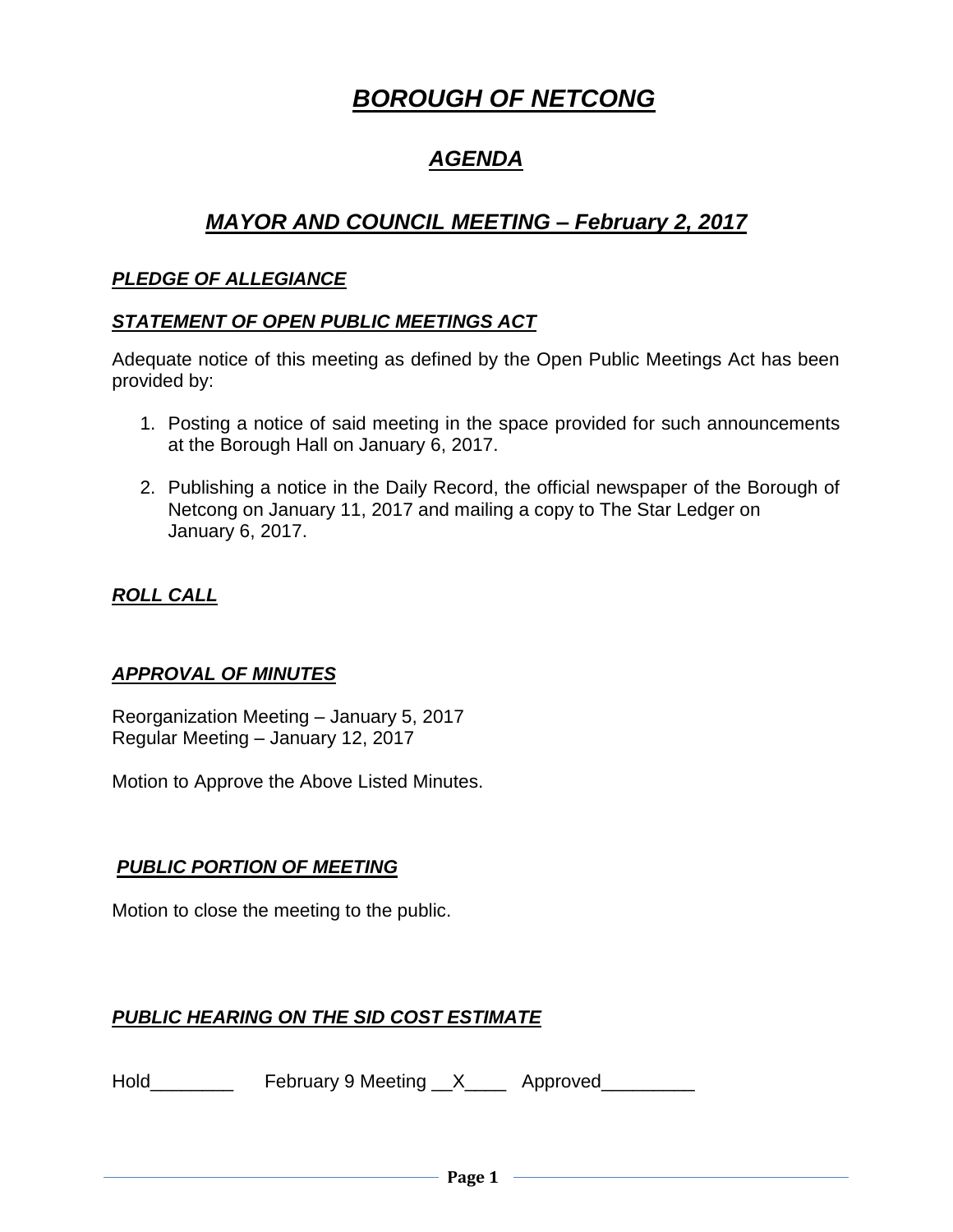#### *ORDINANCE ADOPTIONS*

1. Ordinance 2017-1 - AN ORDINANCE AUTHORIZING THE CHIEF OF POLICE TO EXECUTE AN APPLICATION FOR A CHARITABLE SOLICITATION PERMIT FOR NETCONG VOLUNTEER FIRE COMPANY NO. 1's "COIN DROP" ON MEMORIAL DAY WEEKEND AT THE INTERSECTIONS OF ALLEN STREET AND LEDGEWOOD AVENUE AND MAIN STREET AND ROUTE 46 AND ROUTE 183 IN THE BOROUGH OF NETCONG, COUNTY OF MORRIS, STATE OF NEW JERSEY

Hold\_\_\_\_\_\_\_\_\_\_ February 9 Meeting \_\_X\_\_\_\_ Approved\_\_\_\_\_\_\_\_

#### *CORRESPONDENCE*

1. County of Morris – Arbolino Park Improvements

2. Bob Guerin – Railroad Ave. Water Main & Street Improvements – Phase 1- Bid Recommendations

3. Netcong Planning Board – Report of Variances Granted by the Planning Board in 2016

#### *OLD BUSINESS*

None

#### *NEW BUSINESS*

- 1. Smoke Free Outdoors
- 2. Appointment of Alexander Wrobleski as a Firefighter for Fire Co. No. 2

#### *PRIVILEGE OF THE FLOOR TO THE COUNCIL*

#### *MAYORS COMMENTS*